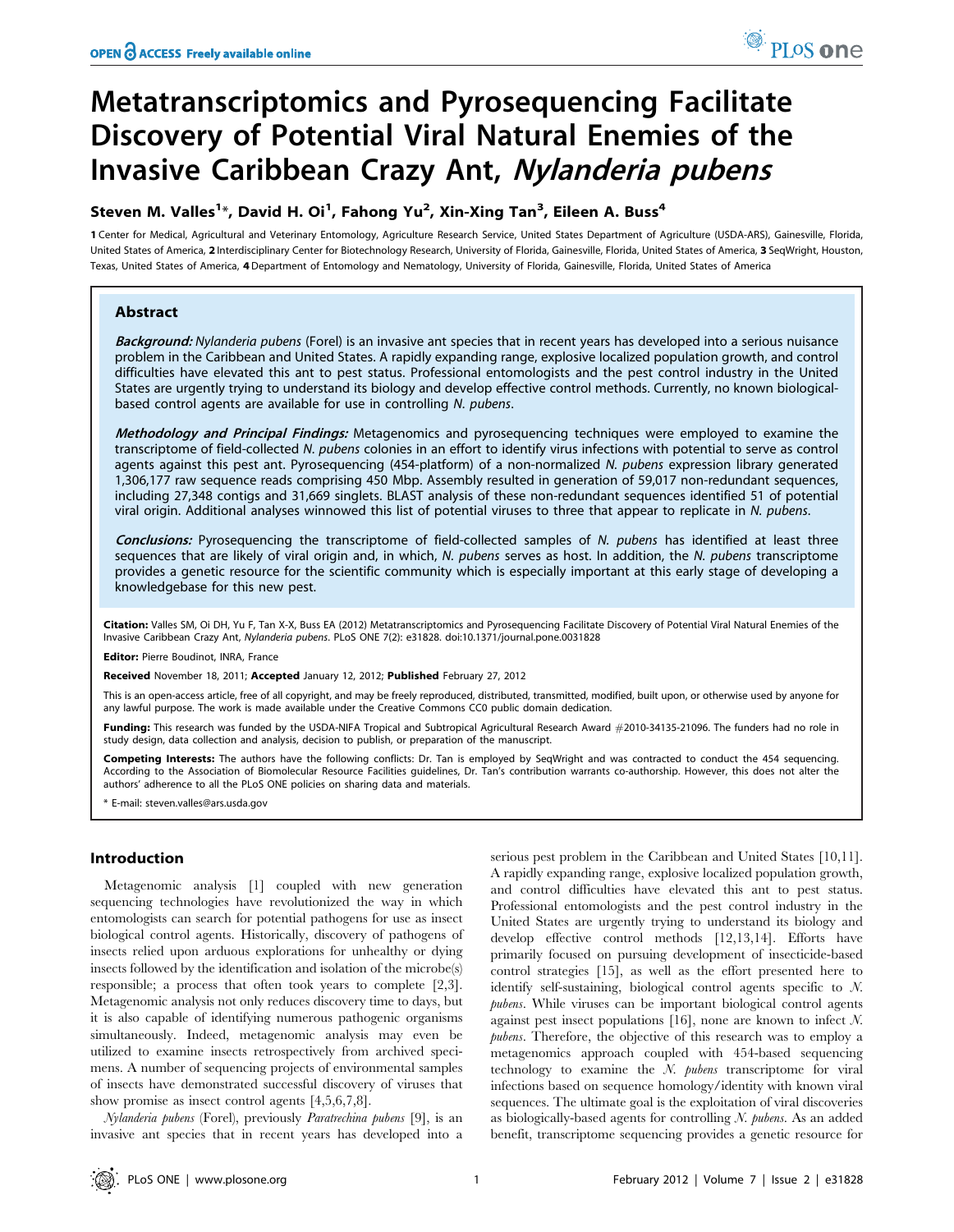the scientific community which is especially important at this early stage of developing a knowledgebase for N. pubens.

# Methods

## Ants

N. pubens colonies were obtained from field sites located in Desoto (April, 2011), Hillsborough (April, 2011), Alachua (March through May, 2011), and Duval (March, 2011) counties in Florida and subsequently maintained in the laboratory. No specific permits were required to collect these field specimens because they did not occur in locations protected in any way. The field collections did not involve endangered or protected species. Colonies were reared separately in nesting tubes described by Oi and Williams [17] and fed frozen crickets, live housefly larvae, 10% sucrose solution, and water. Identifications of ants were made based on characters listed in Trager [18] and LaPolla et al. [9]. However, there is uncertainty regarding species assignment of these ants currently being reported from Florida, Texas, Louisiana and Mississippi based on morphometric and DNA sequence data. Nonetheless, the current consensus regards these invasive ants as the same species (D. Gotzek, personal communication). Representative voucher specimens were collected and retained in 95% ethanol at the USDA-ARS, Center for Medical, Agricultural and Veterinary Entomology, Gainesville, Florida.

# mRNA extraction, purification, library construction, and sequencing

Total RNA was extracted from samples of colonies of  $N$ . pubens by the Trizol (Invitrogen, Carlsbad, CA) method according to the manufacturer's instructions. Samples were taken from nine colonies. A total of 609 ants of different life stages (workers, alates, queens, larvae, pupae, and eggs) were used to prepare the total RNA. RNA quality of each preparation was assessed by microfluidic analysis on an Agilent 2100 Bioanalyzer (Agilent, Cary, NC) using the RNA 6000 Nano kit according to the manufacturer's directions. Microfluidic assays were completed immediately after RNA extraction using a  $1 \mu l$  volume of purified sample. RNA samples of acceptable quality were pooled and used as source material for mRNA purification. mRNA was isolated from the total RNA sample using the Oligotex mRNA Mini Kit (Qiagen, Valencia, CA) following the manufacturer's instructions. The isolated mRNA was then utilized to prepare a nonnormalized fragment library suitable for 454 platform sequencing using the NEBNext mRNA Sample Pre Reagent Set 2 (New England BioLabs, Ipswich, MA) following the manufacturer's protocol. The library was used as template for emulsion PCR using the GS Titanium LV emulsion PCR Kit (Lib-L; Roche, Manheim, Germany) following the manufacturer's instructions. DNA beads generated from the emulsion PCR reactions were used for Titanium plate 454 sequencing, using the GS Titanium Sequencing Kit XLR70 (Roche). De novo assembly was performed for the generated sequencing data using the Newbler software (Roche).

## Bioinformatic analysis

An initial assembly of the sequences was performed with Newbler Assembler Version 2.3 (454 Life Science, Branford, CT), employing masking and trimming sequencing repeats, primers and/or adaptors used in cDNA library preparation. These hybridized sequences (contigs and leftover singletons) were further assembled with Paracel Transcript Assembler version 3.0.0 (PTA; Paracel Inc., Pasadena, CA).

In PTA, all sequences were masked for universal and speciesspecific vector sequences, adaptors, and PCR primers used in cDNA library creation. Escherichia coli contamination and mitochondrial and ribosomal RNA genes were identified and removed from input sequences using default settings to ascertain the novelty of the sequences. The poly (A/T) tails and intrinsic repeats, such as simple sequence repeats and short interspersed elements (SINE), were annotated prior to clustering and assembly. Low base-call quality data were trimmed from the ends of individual sequences and sequences  $\leq$ 75 bp were excluded from consideration during initial pair-wise comparisons. After cleanup, sequences were passed to the PTA clustering module for pair-wise comparison and then to the CAP3-based PTA assembly module for assembly. The PTA assembly was performed based on the sequences of the contigs and the leftover singletons generated from the Newbler assembly.

Large-scale homology database searches of the PTA sequence data set were conducted against the National Center for Biotechnology Information (NCBI) NR and NT databases using BLAST (blastx and blastn) [19] with an in-house computational pipeline. To obtain a more accurate and complete description of potential gene function for each queried sequence, the top 100 BLAST hits were retrieved. Sequences with the best scoring BLAST hit  $(\leq 1e^{-5})$  and the corresponding gene ontology (GO) classification were annotated to the queried sequence [20]. GO term assignments were binned according to the categories, biological processes, cellular components, and molecular functions. BLAST results and GO term assignments were completed in BlastQuest, an SQL database developed by the Interdisciplinary Center for Biotechnology Research, University of Florida, that facilitates similarity-based sequence annotation with gene ontology information [21]. In addition, the sequences were characterized with respect to functionally annotated genes by BLAST searching against NCBI specific reference sequences (RefSeq) for Homo sapiens (38,556 sequences), Drosophila (21,099 sequences) and Formicidae (74,540 sequences). Queries were considered to have a clear homolog of the searched organism when e-values were  $\leq$  1e-4, the length of the aligned segment was  $\geq$  50 bp, and identity  $>85\%$ , which essentially eliminated spurious hits while preventing elimination of medium-sized proteins.

#### Data Availability

Raw 454 reads and assembled contigs were deposited in the NCBI database. The N. pubens sequence data are publicly available and accessible through the NCBI website accession numbers Ant\_454Assem\_NCBI.sqn: JP773711 - JP820231.

#### Characterization of ESTs with viral identity

Sequences identified as exhibiting significant viral homology/ identity were selected from the N. pubens annotated list and further evaluated in an attempt to establish their origin—viral, host, or otherwise. Evaluations were also conducted to ascertain whether identified viral sequences were simply being ingested by the ants or were replicating (i.e., N. pubens was serving as host). Figure 1 summarizes the step-by-step decision tree employed to determine the likelihood that a given EST was of viral origin. Note that the process illustrated in figure 1 served only as a general guide to identify sequences of non-viral origin and non-replicating (e.g., ingested) viral sequences. Based on previous studies [5,7], this winnowing method significantly improves the virus discovery process.

#### RNA virus confirmation

Oligonucleotide primers were designed to each EST with significant (e-score  $\leq$ 1e-4) identity to the RNA viral sequences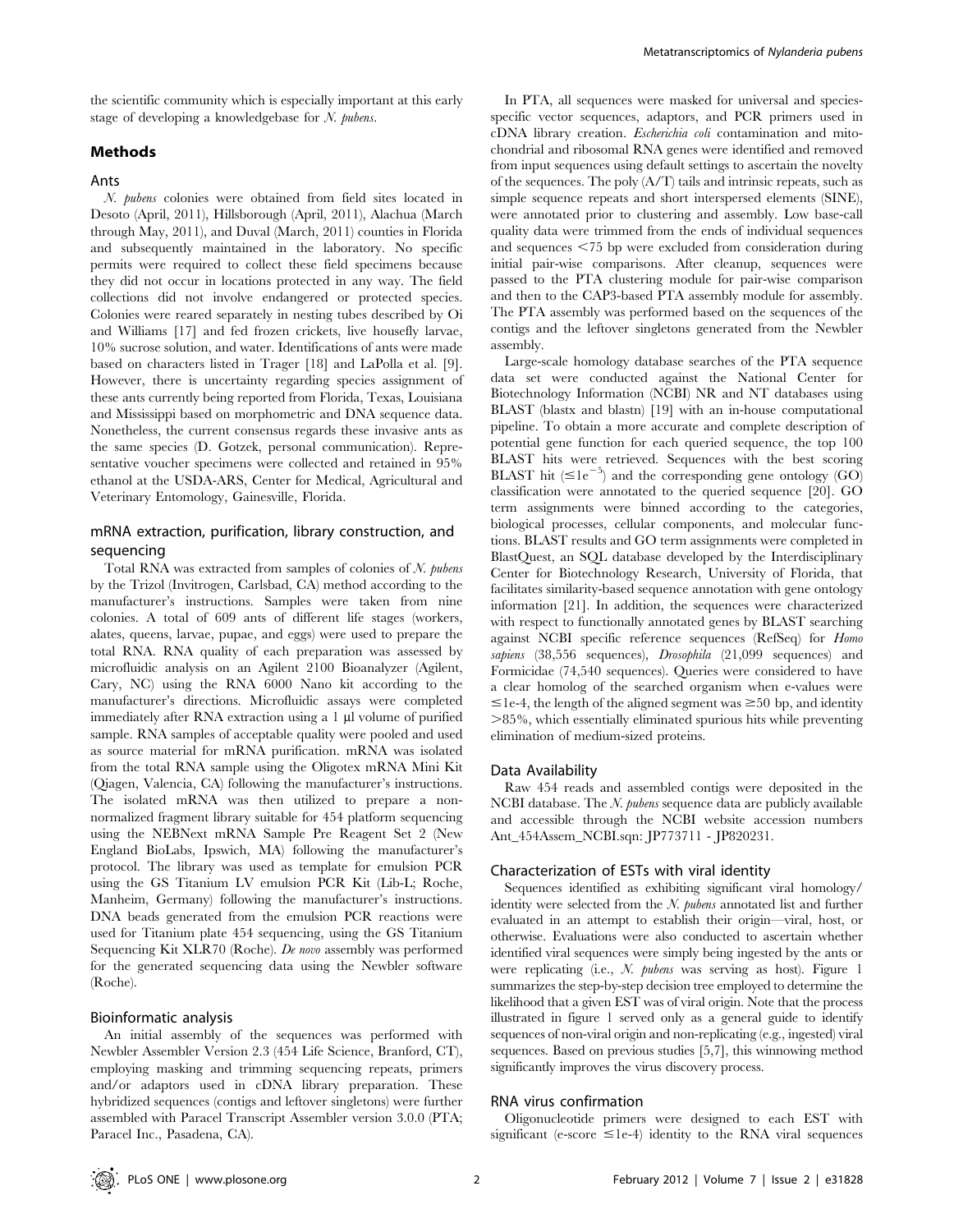

# Figure 1. Stepwise decision tree employed as a guide to assess the likelihood that a given sequence was of RNA (A) or DNA (B) viral origin.

doi:10.1371/journal.pone.0031828.g001

(Table 1). PCR was conducted with RNase-treated DNA extracted from the same N. pubens colonies used in expression library creation. If PCR yielded an amplicon, it was concluded that the sequence was likely an N. pubens gene and experiments concerned with this sequence were terminated because all of the RNA virus sequences exhibited identity with single-stranded RNA viruses that do not integrate in their host genome (no DNA stage generated). Sequences not generating an amplicon by PCR were next

Table 1. Oligonucleotide primers designed to each corresponding N. pubens sequence with viral identity.

| <b>Designation</b> | Forward oligonucleotide primer $(5' \rightarrow 3')$ | Reverse oligonucleotide primer $(5' \rightarrow 3')$ |
|--------------------|------------------------------------------------------|------------------------------------------------------|
| Assem.6302.C1      | p1179 TCGTCTTCCAGCGTCATCTGATGATCTA                   | p1180 AGGATATAAATCAGGGAAACACATGACATCCA               |
| G49287O0215H2T     | p1255 CCAAGCAAGAATCTGAACTTCAGCATCTTG                 | p1256 GTGGGCTAACCTGCAACGCGG                          |
| G49287O02FSJQT     | p1253 CCAAGCAAGAATCTGAACTTCAGCATCTTG                 | p1254 ACCTGCAACGCGGCATGGATC                          |
| 49287O01EPUMA      | p1251 GTTTGTTCGAAACATTGCCCATCAATT                    | p1252 TATGCTTGAGAAGAGACGTTTCTAAGCTCGAGA              |
| G49287O01A0XGN     | p1249 ACACCTGAACCGCCGTACTTTGCAC                      | p1250 TCGGTTCAGGTTCGCTACACGCGA                       |
| G49287O02GNUGU     | p1247 ACCACGACGAAGCACAAATTGAAGTT                     | p1248 ATTAGTGACAGTTTGCCCAACTTGTTCCA                  |
| G49287O01BKDVJ     | p1245 ATGATAGACAGTTTCCATGCGCTACTCGA                  | p1246 TTTGTATATTTGCATTACGACTACCTTCATGAGA             |
| Assem.15438.C1     | p1243 TCAGTATGTTCCAGTGGGCCGGACA                      | p1244 GGTCGTGGCAGTCAAAGCCGAGGA                       |
| Assem.10577.C1     | p1239 TACGATTGAAGTAATAGATAAAAGCATAGCGAA              | p1240 AACTCTCACTATTCTTTGGTGCATCATCTT                 |
| Assem.3776.C1      | p1167 CCCTACTGACTGACGAACAGATTGCTTC                   | p1168 TGTTGTTGAGCGTAATGAGTCCGTCCT                    |
| Assem.2829.C1      | p1181 TCCAGTGAGAATATGCATAGCCTAAGACTCCA               | p1182 CAGCCTCACAAAATCTAACAGAATCGGA                   |
| Assem.13129.C1     | p1241 ACTGACTAGCTTCCCTAGGAGTAGGTTGAGCTTA             | p1242 TCTGATCCCAAGGTCCTCTCCAATCTT                    |
| Assem.13541.C1     | p1257 CTCCTGAACTTATATCCTCCGTATTAAGTGATCA             | p1258 TGTCCAAAGATAATTCGTCATCAATCATAGTAA              |
| Assem.13287.C1     | p1169 ACTTCACTTGTATATGGAGATCCCTCCATACAA              | p1170 TTGCTTCGTGATATGTCATTCCTGGATACAAT               |
| Assem.8702.C1      | p1172 TGGTACTGGTATGTCGGATGTGATGAGCT                  | p1171 TGAGGTCTTGACACTGGTAGTGTTGAAATGA                |
| G49287O01APTOA     | p1259 ATCAAGGAATCTTGCAGAAGCTCTGGACTAT                | p1260 AGCACGTGCTGATATTTTGATTCCACCT                   |
| Assem.4695.C1      | p1197 AGATGATGAAGCACTGCACCAGTTTTC                    | p1198 GCTAATAGATAATTCTGATATTGGGTTAGAATCAGT           |
| Assem.19410.C1     | p1199 AGATAGGAGAGTGAGTCTTAATTGAAAAGATAAGA            | p1200 GGGTTTCACTTTGGCAAATTTGATGT                     |
| Assem.16207.C1     | p1191 AGAGGAATGAATTAATCAATGGTGACATGAGA               | p1192 ACAGTCTTTAATTTCACCCTTTAGCCATGGTA               |
| Assem.13720.C1     | p1193 GTGGATAGGTCTGATATTGCTGGAGTGAG                  | p1194 ATCTCGTCCATATCAGTTAAGGAAACGAAC                 |

doi:10.1371/journal.pone.0031828.t001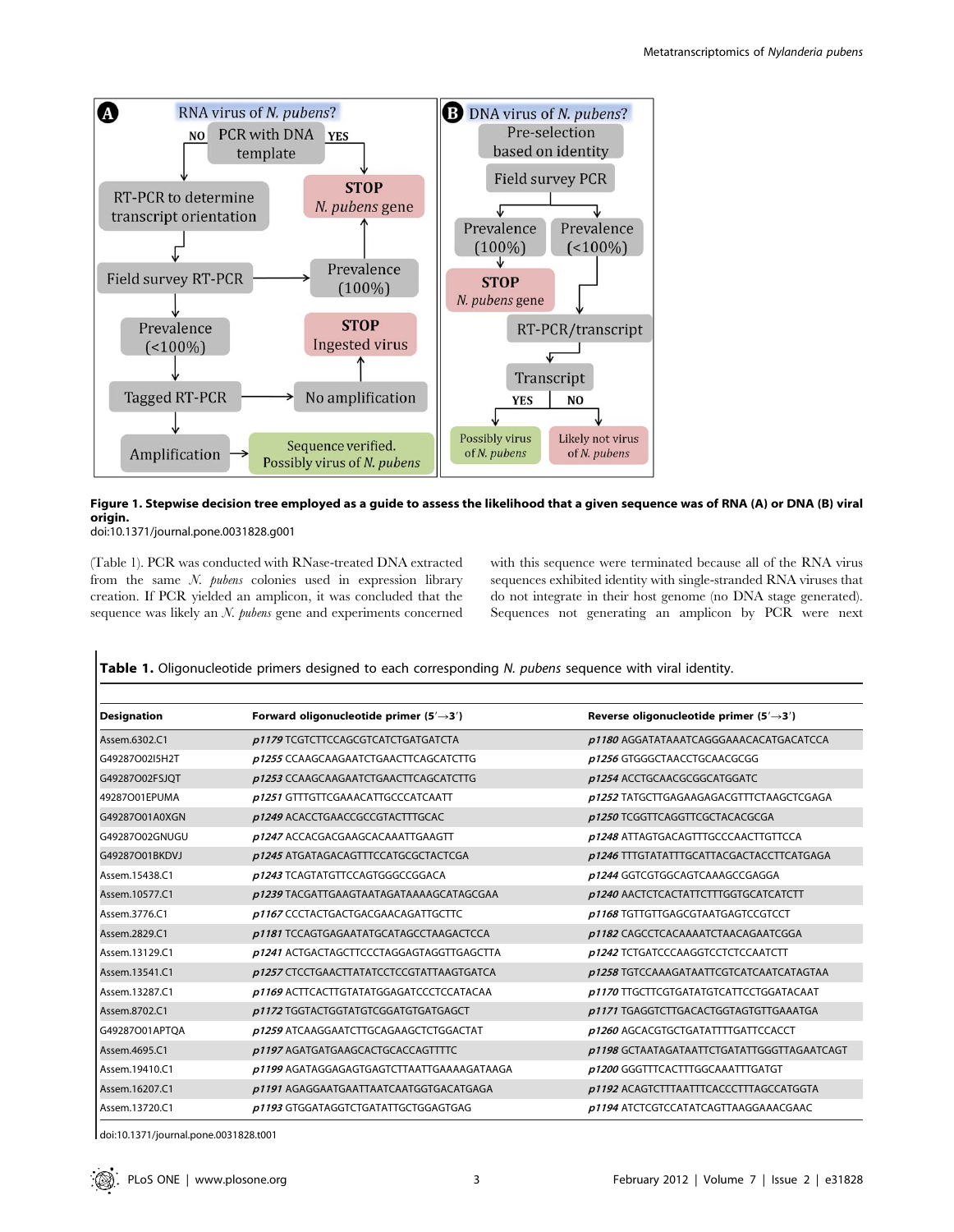

Figure 2. Diagram summarizing the work flow and results for expression library creation, sequencing, assembly and kingdom assignments for the Caribbean crazy ant, Nylanderia pubens (top left). doi:10.1371/journal.pone.0031828.g002

evaluated by RT-PCR. Ants from field-collected colonies were evaluated by RT-PCR for the presence of sequence template. If amplification was observed in 100% of the samples, it was assumed that the sequence was of host (or other) origin and further experiments with the sequence were terminated. Viral infections rarely exhibit an incidence of 100% among field-collected arthropods [22]. If amplification was observed in less than 100% of the samples, tagged-RT-PCR was conducted with the appropriate oligonucleotide primers to detect the replicating genomic strand [23]. This method permits discrimination of each genome strand without carryover effects causing false positive detection of either strand [23]. Tagged-RT-PCR employed the use of the appropriate oligonucleotide primer (Table 1) appended at the 5' end with a TAG sequence (5'GGCCGTCATGGTGGC-GAATAA) that was used in a cDNA-synthesis reaction (forward primer for positive strand viruses and reverse primer for negative strand viruses). Two-step RT-PCR was employed to amplify a portion of the genome strand. First,  $1 \mu$ l (50 ng) of total RNA was mixed with 10 mM dNTPs,  $1 \mu M$  of the appropriate tagged oligonucleotide primer, heated to  $65^{\circ}$ C for 5 minutes, and then placed on ice for at least 1 minute. First strand buffer and Superscript reverse transcriptase (RT, Invitrogen) were then added and the reaction mixture was incubated at  $55^{\circ}$ C for 1 hour before

inactivating the RT at  $70^{\circ}$ C for 15 minutes. Unincorporated oligonucleotides were digested with 10 units of Exonuclease I (New England Biolabs, Ipswich, MA) at  $37^{\circ}$ C for 1 hour. The reaction was terminated by heating to  $80^{\circ}$ C for 20 minutes.

PCR was subsequently conducted in a 25 µl volume containing 2 mM MgCl<sub>2</sub>, 200 µM dNTP mix, 0.5 units of Platinum  $Tag$  DNA polymerase (Invitrogen),  $0.2 \mu M$  of each oligonucleotide primer, and 5 µ of the cDNA preparation. PCR products were separated on a 1% agarose gel and visualized by SYBR-safe (Invitrogen) staining. If the replicating strand of the virus was not detected, it was assumed the ant was not serving as host to the putative virus (e.g., may have simply been ingested) and further experiments with the sequence were terminated. If the replicating strand was detected by tagged-PCR, the amplicon was cloned and its sequence verified by Sanger sequencing. In these instances, sequences were considered to be likely from a virus infecting  $N$ . pubens and for the purposes of this study further experiments were terminated.

# DNA virus confirmation

Field-collected N. pubens colonies (Alachua and Hillsborough counties, Florida) were evaluated by PCR for the presence of sequence template. If amplification was observed in 100% of the samples, it was assumed that the sequence was of host origin and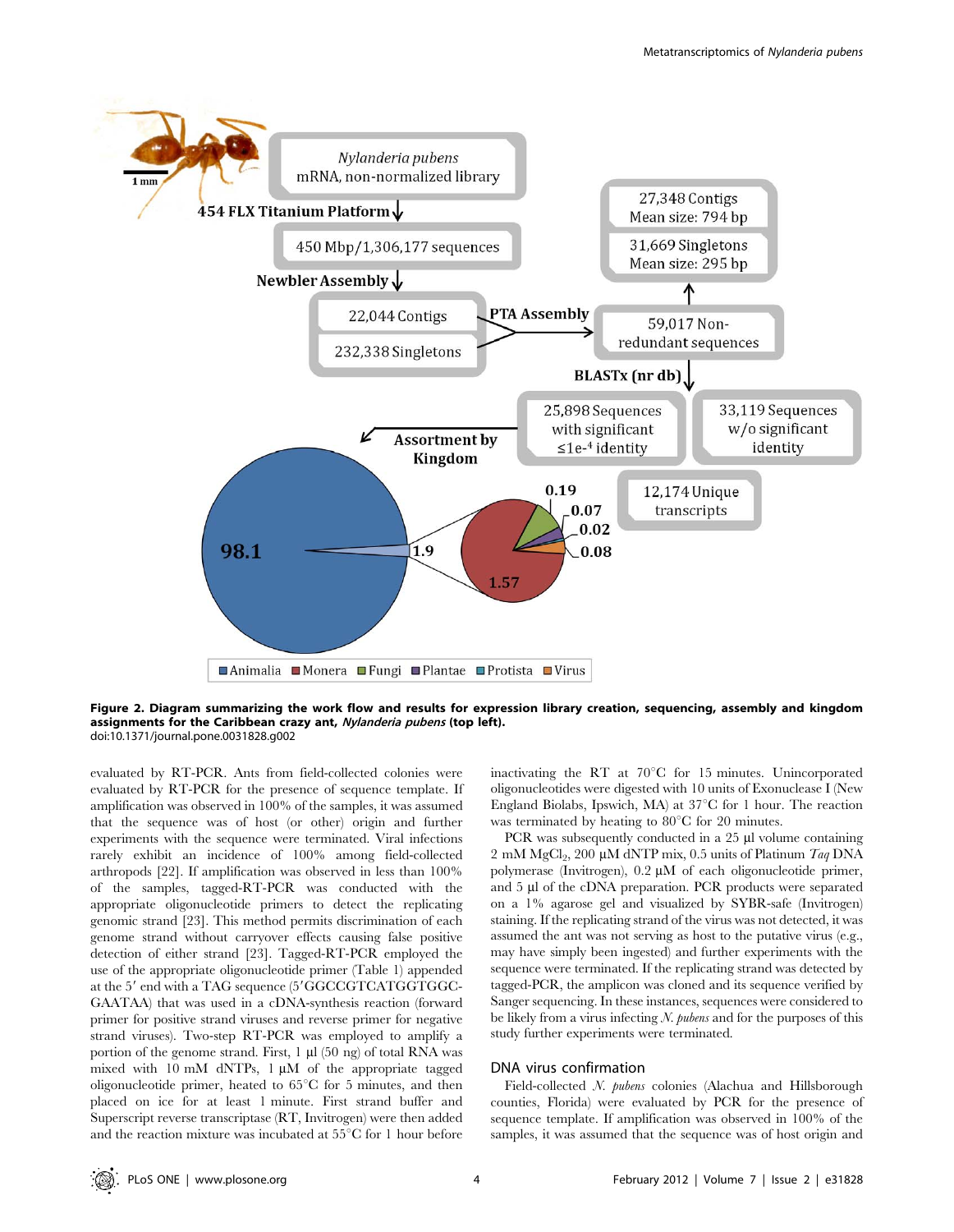

Figure 3. Distribution by phyla of *N. pubens* sequences with<br>significant (expectation score ≤1e<sup>−4</sup>) BLAST identity (upper panel). Sequences with arthropod identity were further categorized by order (left, lower panel). Lastly, sequences with hymenoptera identity were further categorized by family (right, lower panel). All values are shown as percentages.

doi:10.1371/journal.pone.0031828.g003

further experiments with the sequence were terminated. If amplification was observed in less than 100% of the samples, attempts were made to detect the presence of a corresponding transcript by RT-PCR. If a transcript was detected the sequence was verified by Sanger sequencing and considered a likely gene from a virus infecting N. pubens.

## Results and Discussion

#### 454 sequencing data assembly and annotation

The single production GS-FLX Titanium 454 platform sequencing run (two half plates) of the non-normalized  $N$ . pubens expression library generated 1,306,177 raw sequence reads comprising 450 Mbp (Fig. 2). De novo assembly of the raw data with Newbler yielded 22,044 contigs and 232,338 singletons. Subsequent assembly by PTA resulted in generation of 59,017 non-redundant sequences, including 27,348 contigs (average size 794 bp) and 31,669 singlets (average size 295 bp). Among these sequences, 27.9% (16,458) were greater than 500 bp and 72.1% (42,533) were greater than 300 bp. BLASTX analysis of these non-redundant nucleotide sequences identified 25,898 (43.9%) with significant (evalue  $\leq$  1e<sup>-4</sup>) similarity and 33,119 (56.1%) returned no significant similarity. A significant percentage (47%) of the gene sequences  $(12,174)$  identified were found to be unique to N. pubens.

When categorized taxonomically based on the significant (expectation score  $\leq$ 1e<sup>-4</sup>) BLAST results, 98.1% (25,405) of the

N. pubens annotated sequences exhibited identity with genes from Animalia (Fig. 2). The remaining 1.9% of the sequences exhibited identity with known genes from Monera (1.6%), Fungi (0.19%), Plantae (0.07%), Protista (0.02%), and Viruses (0.08%). Further analysis showed that 97.2% of the annotated sequences exhibited identity with genes from organisms within the phylum Arthropoda. Subsequent categorization (Fig. 3) of these sequences showed that 97.9% of the Arthropoda genes exhibited identity to Hymenoptera (bees, wasps, and ants) and among these, 92.7% to Formicidae (ants). Among the sequences that showed identity to ant genes, the majority (70.5%) exhibited identity with ants within the subfamily, Formicinae (specifically, Camponotus floridanus). The remaining sequences with identity to ants included the subfamilies Ponerinae (12.8%) and Myrmicinae (16.7%). Thus, the majority of the annotated N. pubens sequences yielded identity with its taxonomically nearest neighbor represented in the Genbank database, specifically, Camponotus floridanus [24]. N. pubens and C. floridanus are both members of the Formicinae.

Categorization of each N. pubens annotated sequence ( $n=25,898$ ) returning a known function was summarized by assigning a gene ontology (GO) term when available (biological processes, cellular components, or molecular functions). GO analysis was also completed for reference sequences of Homo sapiens, Drosophila melanogaster, and Formicidae for comparison. The distribution of N. pubens genes among GO categories was essentially similar regardless of taxon (Fig. 4). In each of the three main GO categories, metabolic process, cellular process, cell, cell part, and binding terms were dominant (each category represented  $>5\%$  of the annotated gene functions). Also well represented were proteins involved in regulation of biological process, biological regulation, catalytic activity, and organelle (each representing 3.5 to 5% of the annotated gene functions). As expected, the most significant departures were observed between Homo sapiens and N. pubens GO categories. Conversely, the gene representation was more consistent among Drosophila melanogaster, Formicidae, and N. pubens.

#### Viral discovery

BLAST analysis of the 59,017 non-redundant sequences yielded from the N. pubens library resulted in the identification of 51 sequences of putative viral origin (Table S1 and Table 2). Among them, 31 sequences did not meet the threshold for significance (an expectation score  $>1e^{-4}$  and were not examined further to establish their source, viral, host, or otherwise (Table S1). However, despite expectation scores greater than  $1e^{-4}$ , some of these sequences could represent viruses that infect N. pubens. Indeed, in a similar study, putative viral sequences from an expression library from the red imported fire ant, Solenopsis invicta, which were not considered significant by BLAST analysis, were ultimately found to be of viral origin [5,7]. Database underrepresentation or distant relationships may contribute to a non-significant BLAST expectation score. Among the  $N$ . pubens sequences with BLAST expectation scores greater than  $1e^{-4}$  (Table S1), 24 indicated identity with DNA viruses and 7 to RNA viruses. Many of the putative DNA (41.9%) and RNA (71.4%) viral genes were from virus families with a host range that does not normally include arthropods.

Twenty sequences from the N. pubens expression library yielded significant BLAST expectation scores of putative viral origin (Table 2); nine sequences were similar to DNA and eleven to RNA virus sequences. Among the potential DNA virus sequences, six exhibited identity with bacterial-infecting phage in the Podoviridae, Siphoviridae, and Myoviridae and were excluded from further experimentation (Table 2). Three sequences exhibited strong similarity with protein genes 3, 4, and 5 of the polydnavirus, Hyposoter didymator virus. This finding could potentially represent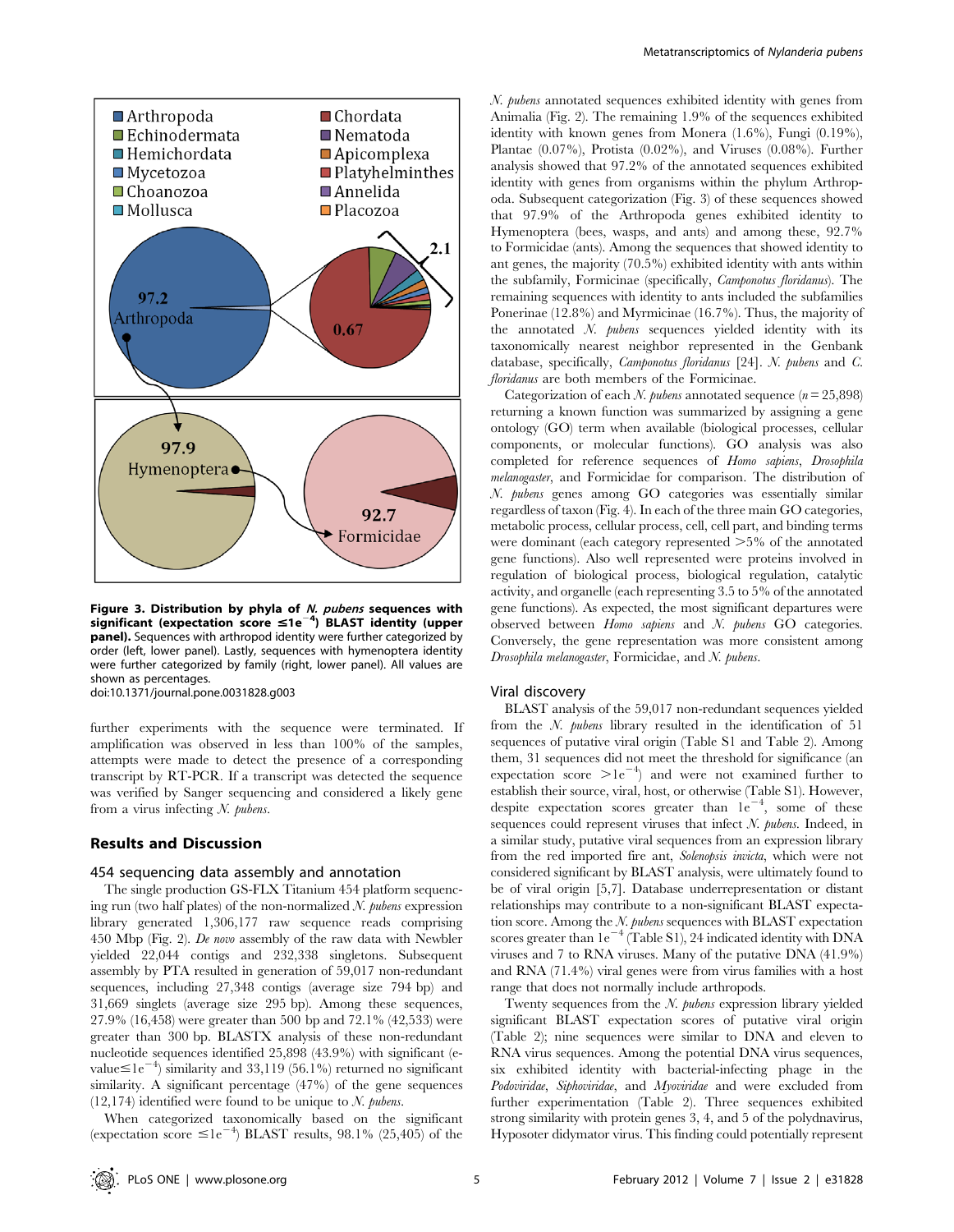

Figure 4. N. pubens sequences annotated with a gene ontology term (GO) and compared with reference sequences of Homo sapiens, Drosophila melanogaster, and Formicidae. doi:10.1371/journal.pone.0031828.g004

the discovery of an ancestral polydnavirus. However, PCR conducted with oligonucleotide primers (Table 1) designed toward each of these sequences (Assem.6302.C1, 49287O01EPUMA, and G49287O01BKDVJ) resulted in amplification (of anticipated size) from all N. pubens field colonies examined  $(n = 8)$ . Polydnaviruses are known to infect insect parasitoids in a limited number of subfamilies of the Braconidae and Ichneumonidae [25]. As these viruses integrate into the host genome, portions of the wasp's genome are thought to incorporate into the virus genome—most likely because they proved useful for successful parasitism [25,26,27]. Thus, although sequence identity suggests polydnaviral origin, it is more likely that these sequences represent related insect (specifically Hymenopteran) genes.

The remaining eleven sequences were related to genes of RNA viruses (Table 2); six negative and five positive sense, singlestranded RNA virus genes were identified. The negative-sense RNA viruses included six viruses from two families (Bunyaviridae and Rhabdoviridae) and the positive-sense virus genes were all related to unclassified viruses, four of which infect arthropods.

Sequences Assem.2829.C1, G49287O01APTQA, Assem. 16207.C1, and Assem.13720.C1 were considered to be of nonviral origin because 100% of the N. pubens colonies examined from the field  $(n = 6$  to 8) produced amplicons of anticipated size from a DNA template with oligonucleotide primers designed to each respective sequence, suggesting that they were likely to be part of the ant genome (Fig. 1). Conversely, oligonucleotide primers designed to sequences Assem.13541.C1, Assem.13129.C1, Assem. 4695.C1, Assem.19410.C1, Assem.13287.C1, Assem.8702.C1, and Assem.3776.C1 failed to yield an amplicon from  $N$ . pubens DNA template.

N. pubens field colonies were examined for the presence of sequences Assem.13541.C1, Assem.13129.C1, Assem.4695.C1, and Assem.19410.C1 by RT-PCR. Oligonucleotide primer p1258 (but not p1257) designed to Assem.13541.C1 successfully produced cDNA and subsequently an amplicon of anticipated size by PCR in 100% of the N. pubens field colonies evaluated suggesting that this gene sequence was likely of ant origin (Table 3). Similar results were also observed for sequences Assem.13129.C1, Assem.4695.C1 and Assem.19410.C1. However, amplicons were generated from all field samples evaluated regardless of which oligonucleotide primer (p1241/p1242, p1197/p1198, p1199/p1200, respectively) was used for cDNA synthesis. These results suggest the presence of ambisense RNA template possibly of viral origin. Assem.19410.C1 exhibited identity with a bunyavirus (Table 3) that are known to contain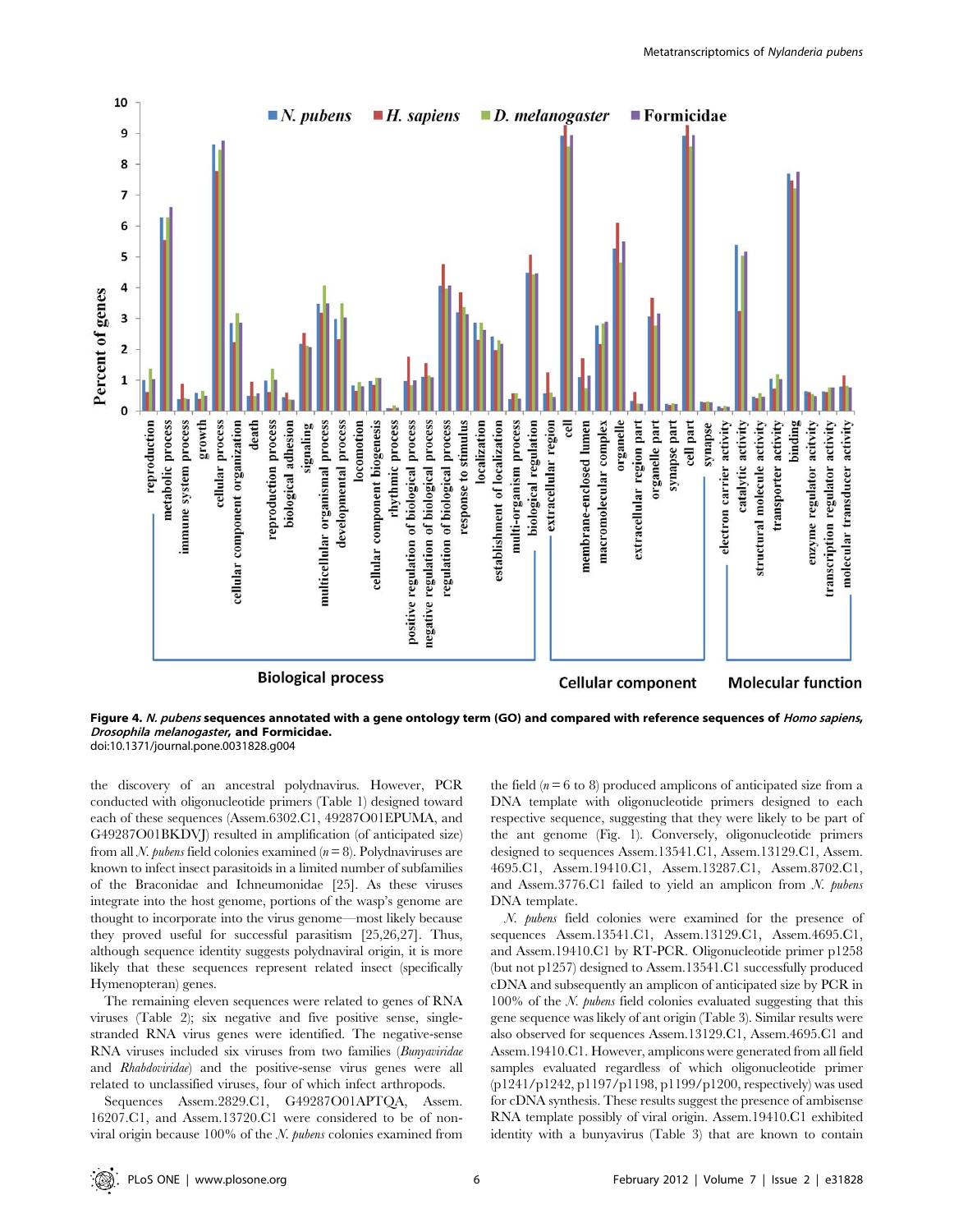**Table 2.** N. pubens transcriptome sequences yielding a significant ( $\leq 1e^{-4}$ ) expectation score from BLAST analysis and exhibiting viral identity.

| Designation      | Size | E-value       | Gene                      | <b>Virus</b>                              | Genome      | Family         | Host range           |
|------------------|------|---------------|---------------------------|-------------------------------------------|-------------|----------------|----------------------|
| Assem.6302.C1    | 954  | $6.05e^{-66}$ | Hypothetical protein 4    | Hyposoter didymator virus                 | dsDNA       | Polydnaviridae | Invertebrates        |
| 49287O01EPUMA    | 335  | $1.40e^{-20}$ | Hypothetical protein 3    | Hyposoter didymator virus                 | dsDNA       | Polydnaviridae | <b>Invertebrates</b> |
| G49287O01BKDVJ   | 483  | $1.14e^{-14}$ | Hypothetical protein 5    | Hyposoter didymator virus                 | dsDNA       | Polydnaviridae | <b>Invertebrates</b> |
| G49287O02I5H2T   | 329  | $1.04e^{-31}$ | Virion structural protein | Myxococcus phage Mx8                      | dsDNA       | Podoviridae    | Bacteria             |
| G49287O02FSJQT   | 329  | $1.04e^{-31}$ | Virion structural protein | Myxococcus phage Mx8                      | dsDNA       | Podoviridae    | <b>Bacteria</b>      |
| G49287O01A0XGN   | 520  | $2.66e^{-20}$ | Hypothetical protein      | Listonella phage phiHSIC                  | dsDNA       | Siphoviridae   | Bacteria             |
| G49287O02GNUGU   | 335  | $1.23e^{-16}$ | DNA polymerase            | Pseudomonas phage                         | dsDNA       | Myoviridae     | <b>Bacteria</b>      |
| Assem.15438.C1   | 503  | $1.35e^{-07}$ | Hypothetical protein      | Vibrio phage                              | dsDNA       | Myoviridae     | Bacteria             |
| Assem.10577.C1   | 392  | $2.03e^{-07}$ | Hypothetical protein      | Aeromonas phage                           | dsDNA       | Myoviridae     | <b>Bacteria</b>      |
| Assem.2829.C1    | 1628 | $1.25e^{-37}$ | RNA polymerase            | Uukuniemi virus                           | $ss(-)$ RNA | Bunyaviridae   | Vertebrates, plants  |
| Assem.13129.C1   | 490  | $3.99e^{-15}$ | RNA polymerase            | Uukuniemi virus                           | $ss(-)RNA$  | Bunyaviridae   | Vertebrates, plants  |
| Assem.16207.C1   | 711  | $1.32e^{-06}$ | RNA polymerase            | Gouleako virus                            | $ss(-)RNA$  | Bunyaviridae   | Vertebrates, plants  |
| Assem.13541.C1   | 395  | $1.17e^{-14}$ | L protein                 | Strawberry crinkle virus                  | $ss(-)RNA$  | Rhabdoviridae  | Vertebrates, plants  |
| l G49287O01APTOA | 427  | $6.82e^{-14}$ | Polymerase                | Iranian maize mosaic<br>nucleorhabdovirus | $ss(-)$ RNA | Rhabdoviridae  | Vertebrates, plants  |
| Assem.19410.C1   | 413  | $8.79e^{-07}$ | Polymerase                | West Caucasian bat virus                  | $ss(-)RNA$  | Rhabdoviridae  | Vertebrates, plants  |
| Assem.3776.C1    | 1328 | $2.62e^{-75}$ | Nonstructural polyprotein | Solenopsis invicta virus 3                | $ss(+)$ RNA | Unclassified   | Invertebrates        |
| Assem.13287.C1   | 570  | $2.18e^{-14}$ | Polyprotein               | Kelp fly virus                            | $ss(+)$ RNA | Unclassified   | <b>Invertebrates</b> |
| Assem.8702.C1    | 1282 | $3.48e^{-14}$ | Nonstructural polyprotein | Solenopsis invicta virus 3                | $ss(+)$ RNA | Unclassified   | <b>Invertebrates</b> |
| Assem.4695.C1    | 953  | $4.02e^{-11}$ | RNA polymerase            | Rice grassy stunt virus                   | $ss(+)$ RNA | Unclassified   | Plants               |
| Assem.13720.C1   | 402  | $3.40e^{-06}$ | Capsid protein            | Nilaparvata lugens<br>commensal X virus   | $ss(+)$ RNA | Unclassified   | Invertebrates        |

Each sequence designation, its corresponding size, BLAST results (expectation value, gene and virus relatedness), and characteristics (nucleic acid composition, family and host range) are provided. DNA viruses are consolidated in the upper panel and RNA viruses in the lower panel. doi:10.1371/journal.pone.0031828.t002

Table 3. Proportion of N. pubens field-collected colony samples producing an amplicon with oligonucleotide primers (see Table 1) designed to each sequence indicated.

| Sequence       | <b>PCR (DNA</b><br>template) [n] | RT-PCR (RNA<br>template) [n] | Tagged RT-PCR <sup>a</sup><br>(RNA template) [n] |
|----------------|----------------------------------|------------------------------|--------------------------------------------------|
| Assem.2829.C1  | 100 [8]                          |                              |                                                  |
| G49287O01APTQA | 100 [8]                          |                              |                                                  |
| Assem.16207.C1 | 100 [6]                          |                              |                                                  |
| Assem.13720.C1 | 100 [6]                          | ٠                            | ٠                                                |
| Assem.13541.C1 | 0 <sup>[8]</sup>                 | 100 [6]                      |                                                  |
| Assem.13129.C1 | 0[11]                            | 100 $[8]^{b}$                |                                                  |
| Assem.4695.C1  | 0[13]                            | 100 $[16]$ <sup>b</sup>      |                                                  |
| Assem.19410.C1 | 0[13]                            | 100 $[16]^{b}$               |                                                  |
| Assem.13287.C1 | 0 [6]                            | 66 [6]                       | $7.7$ [26]                                       |
| Assem.8702.C1  | 0 [6]                            | 66 [6]                       | 2 [50]                                           |
| Assem.3776.C1  | 0[6]                             | 50 [6]                       | $7.7$ [26]                                       |

In each column, the percentage of samples and the total number evaluated [n] yielding an amplicon are provided.

<sup>a</sup>For positive strand viruses, the forward tagged primer was used to detect the negative (or replicative) viral genome strand. Similarly, for negative strand viruses the reverse tagged primer was used to detect the positive (or replicative) viral genome strand.

<sup>b</sup>All (100%) of these field samples yielded an amplicon when either the forward or reverse oligonucleotide primer was used in cDNA synthesis suggesting the presence of ambisense RNA.

doi:10.1371/journal.pone.0031828.t003

ambisense RNA which could explain cDNA synthesis by both primers. However, viral prevalence of 100% would not be expected among field-collected samples of ants [22]. Furthermore, the Bunyaviridae are typically arthropod-borne and vectored to mammals by mosquitoes, ticks and sandflies [28]. Because N. pubens is an omnivorous ant species it would be expected to consume other arthropods and plants—a possible source of bunyaviruses. However, the diet of these ants has not been established.

Examination of field colonies of  $N$ . pubens for sequence Assem.13129.C1 by RT-PCR also yielded an amplicon of anticipated size among 100% of the colonies examined (Table 3). Assem.13129.C1 exhibited identity with a rhabdovirus (Table 2). The genomes of viruses in this family contain inverted complementary sequence ends and up to 5% of the viral RNA population may be comprised of full-length positive strands [28]. These characteristics may explain why cDNA was able to be synthesized with both oligonucleotide primers. However, as with sequence Assem.19410.C1, an incidence of 100% would not be expected. Interestingly, Fort et al. [29] have recently shown that rhabdovirus genome fragments are widely integrated into their arthropod hosts. Although the origin of sequences Assem.19410.C1 and Assem.13129.C1 is not clear, based on the decision parameters established *a priori* (Fig. 1), the conclusion is that they are not likely from a virus replicating in N. pubens.

Assem.4695.C1 displayed identity with an unclassified positivestrand RNA virus; these viruses produce both genome strands (plus and minus) during their life cycles which could explain these results. However, copies of the minus strand are typically several hundred-fold less than the plus strand and are only present during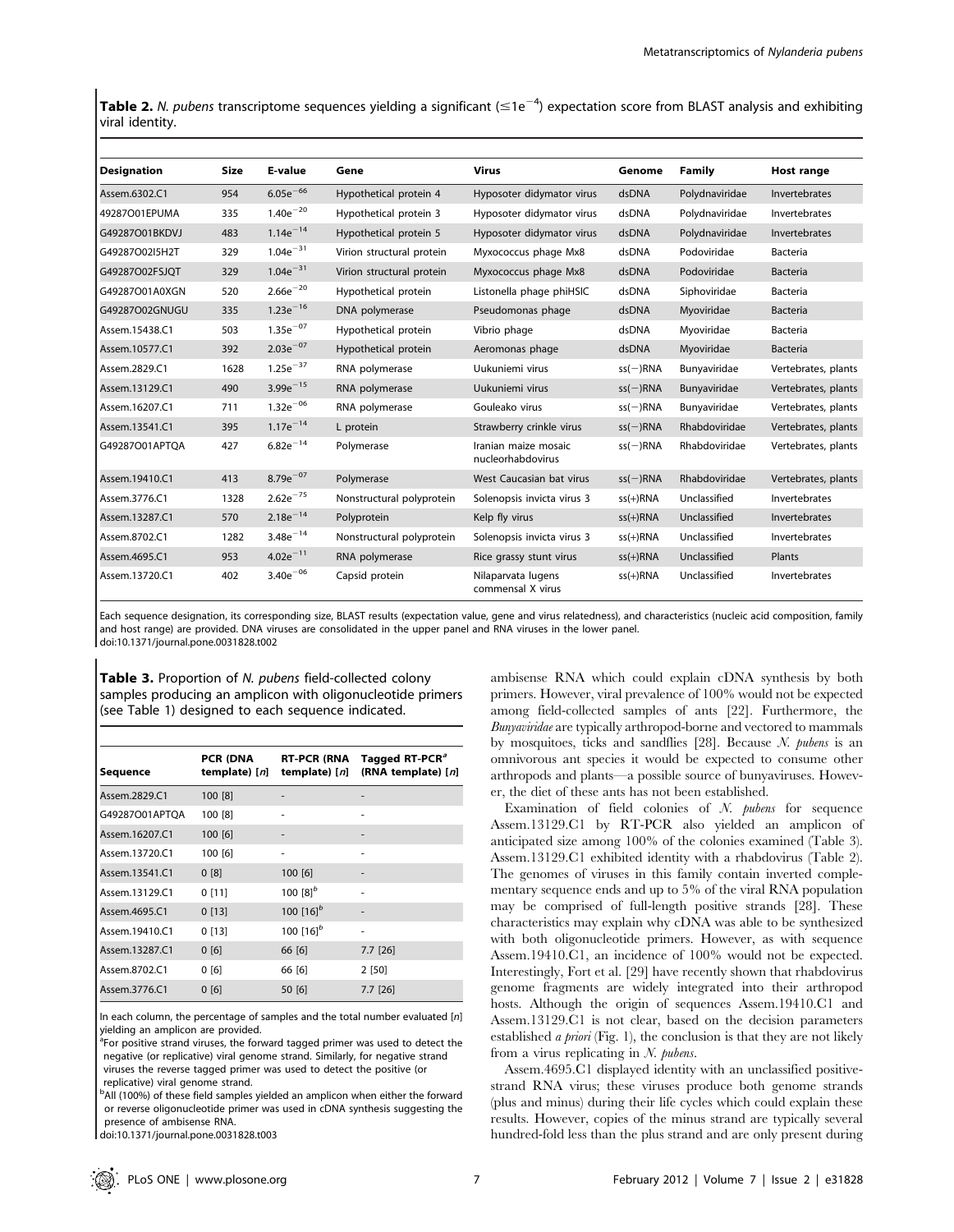periods of active replication [30,31]. Therefore, the presence of both genome strands would not be anticipated among 100% of field-collected colonies.

The most promising virus leads appear to be sequences Assem.13287.C1, Assem.8702.C1, and Assem.3776.C1 (Table 3). These sequences exhibited identity to unclassified positive-strand RNA viruses. Specifically, Assem.13287.C1 exhibited identity with the helicase region (ATPase chaperone functionality) of Kelp fly virus [32] and Assem.8702.C1 exhibited identity with the 3C-like protease region of polyprotein 1 (5'-proximal ORF) of Solenopsis invicta virus 3 (SINV-3) [4]. Assem3776.C1 also exhibited identity with SINV-3 at the interface of the 3C-protease and RNAdependent RNA polymerase. Oligonucleotide primers designed to these sequences failed to yield an amplicon by PCR (DNA template) among field-collected N. pubens colonies. However, 50 to 66% of field-collected colonies did generate an amplicon of anticipated size by RT-PCR with oligonucleotide primers designed to each sequence. The replicative form of the genome (minus or negative strand) was detected in a small percentage of field-collected N. pubens providing strong evidence that these sequences correspond to positive-strand RNA viruses that infect N. pubens. All of these sequences exhibited identity to viruses that infect arthropods (Diptera and Hymenoptera). Thus, detection of Assem.13287.C1, Assem.8702.C1, and Assem.3776.C1 by tagged-RT-PCR among a small percentage of field-collected N. pubens colonies suggests that these sequences are of viral origin and appear to replicate in  $N$ . pubens. Sanger sequencing of these amplicons verified their identity. Although not used as part of our screening method, host gene induction in response to viral infection can also be employed to identify viral infections indirectly. Indeed, a number of virus-induced genes/pathways were detected in the N. pubens transcriptome, including Toll like receptors, STAT transcription factor and Jak kinase. However, Vago, an important participant in the control of viral load in Drosophila, was not detected [33].

Pyrosequencing of entomological samples in an effort to discover viruses [7] and other organisms [34] for use as insect microbial control agents has proven an efficient method. For example, searches for virus infections in S. invicta by traditional means were conducted for decades without a single discovery [35,36,37,38] which ultimately delayed the available use of viruses as natural enemies to control the ant. However, using the metagenomics approach, three RNA viruses were discovered in S. *invicta* which offer a new approach to control these ants [39]. Pyrosequencing of the N. *pubens* transcriptome from numerous colony sources collected from different locations throughout the state of Florida has, similarly, identified 51 sequences of putative

#### References

- 1. Handelsman J, Rondon MR, Brady SF, Clardy J, Goodman RM (1998) Molecular biological access to the chemistry of unknown soil microbes: a new frontier for natural products. Chem Biol 5: R245–R249.
- 2. Oi DH, Valles SM (2009) Fire ant control with entomopathogens in the USA. In: Hajek AE, Glare TR, O'Callaghan M, eds. Use of microbes for control and eradication of invasive arthropods. New York: Springer Science. pp 237–258.
- 3. Tanada Y, Kaya HK (1993) Insect Pathology. San Diego: Academic Press. 666 p.
- 4. Valles SM, Hashimoto Y (2009) Isolation and characterization of Solenopsis invicta virus 3, a new postive-strand RNA virus infecting the red imported fire ant, Solenopsis invicta. Virology 388: 354–361.
- 5. Valles SM, Strong CA, Dang PM, Hunter WB, Pereira RM, et al. (2004) A picorna-like virus from the red imported fire ant, Solenopsis invicta: initial discovery, genome sequence, and characterization. Virology 328: 151–157.
- 6. Valles SM, Strong CA, Hashimoto Y (2007) A new positive-strand RNA virus with unique genome characteristics from the red imported fire ant, Solenopsis invicta. Virology 365: 457–463.
- 7. Valles SM, Strong CA, Hunter WB, Dang PM, Pereira RM, et al. (2008) Expressed sequence tags from the red imported fire ant, Solenopsis invicta: annotation and utilization for discovery of viruses. J Invertebr Pathol 99: 74–81.

viral origin; at least three of these sequences appear to be from virus sources that replicate in  $N$ . pubens. Efforts to acquire additional genome sequence and characterize the biology and impact of these potential viruses have begun in earnest.

Although the primary objective of the  $N$ . pubens pyrosequencing project was discovery of viruses for use in controlling this ant, the transcriptome of this pest ant was also elucidated and is now available publicly. This genetic resource will prove helpful in many future studies to understand and control, N. pubens, especially at this incipient stage of its expanding U.S. infestation. The  $N$ . pubens transcriptome represents the  $7<sup>th</sup>$  ant species (and only the  $2<sup>nd</sup>$ species in the Formicinae) to undergo a large sequencing project. These data will facilitate comparative genomic studies with the genomes of Camponotus floridanus (Formicinae), Harpegnathos saltator (Ponerinae), Solenopsis invicta (Myrmicinae), Pogonomyrmex barbatus (Myrmicinae), Linepithema humile (Dolichoderinae), and Atta cephalotes (Myrmicinae) [24,40,41,42,43].

#### Supporting Information

Table S1 N. pubens transcriptome sequences yielding a non-significant  $(>1e^{-4})$  expectation score from BLAST analysis with viral identity. Each sequence designation, corresponding BLAST results (gene and virus relatedness), and characteristics (nucleic acid composition, family and host range) are provided. DNA viruses are consolidated in the upper panel and RNA viruses in the lower panel. (DOCX)

#### Acknowledgments

The authors thank Drs. R. Nagoshi, M-Y. Choi, and D. Shoemaker (USDA-ARS) for critical reviews of the manuscript. The authors also thank Drs. M. R. Strand (University of Georgia) and B. Webb (University of Kentucky) for helpful discussions and advice concerning the polydnavirus sequences, Dr. S. Porter (USDA-ARS) for the photograph of Nylanderia pubens used in Fig. 2, and C. Strong (USDA-ARS) for technical assistance. The use of trade, firm, and corporation names in this publication are for the information and convenience of the reader. Such use does not constitute an official endorsement or approval by the United States Department of Agriculture or the Agricultural Research Service of any product or service to the exclusion of others that may be suitable.

#### Author Contributions

Conceived and designed the experiments: SMV DHO EAB. Performed the experiments: SMV DHO XXT. Analyzed the data: SMV DHO EAB FY XXT. Contributed reagents/materials/analysis tools: SMV DHO EAB FY XXT. Wrote the paper: SMV DHO EAB FY XXT.

- 8. Hunnicutt LE, Hunter WB, Cave RD, Powell CA, Mozoruk JJ (2006) Genome sequence and molecular characterization of Homalodisca coagulata virus-1, a novel virus discovered in the glassy-winged sharpshooter (Hemiptera: Cicadellidae). Virology 350: 67–78.
- 9. LaPolla JS, Brady SG, Shattuck SO (2010) Phylogeny and taxonomy of the Prenolepis genus-group of ants (Hymenoptera: Formicidae). Syst Entomol 35: 118–131.
- 10. Wetterer JK, Keularts JLW (2008) Population explosion of the hairy crazy ant, Paratrechina pubens (Hymenoptera: Formicidae), on St. Croix, US Virgin Islands. Fla Entomol 91: 423–427.
- 11. MacGown J, Layton B (2010) The invasive Rasberry crazy ant, Nylanderia sp. near pubens (Hymenoptera: Formicidae), reported from Mississippi. Midsouth Entomol 3: 44–47.
- 12. Drees BM, Gold RE, Calixto AA, McDonald D, Nester P, et al. (2009) Current status of the invasive Rasberry crazy ant, Paratrechina  $( = Nylanderia)$  sp. nr. pubens, in Texas. Texas A & M: 129–134.
- 13. Warner J, Scheffrahn RH (2010) Caribbean crazy ant (proposed common name), Nyladeria (= Paratrechina) pubens (Forel) (Insecta: Hymenoptera: Formicidae: Formicinae). Gainesville: University of Florida.